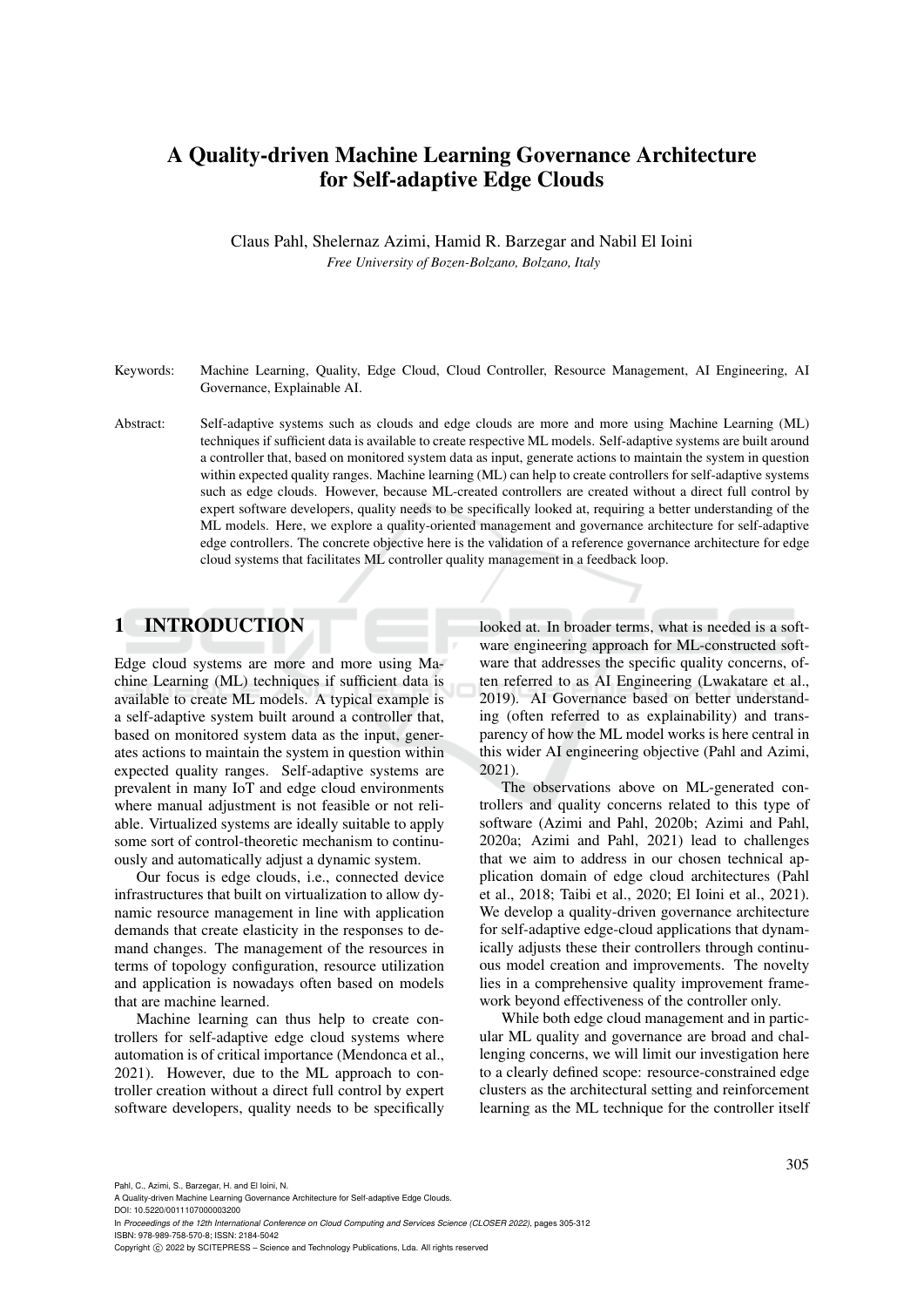to determine self-adaptation mechanisms. The technical challenges to be addressed here include, firstly, scoring functions for considered qualities, including computability (for self-adaptable) and effective usage as the primary necessary aim and explainability as a second critical aim and, secondly, remedial strategies to address any detected quality deficiencies.

The paper is structured as follows. We first introduce a conceptual framework in Section 2, before analysing the state-of-the-art in Section 3. Section 4 presents our proposed architecture, which is the discussed in Section 5. We conclude with a summary and future work in Section 6.

# 2 CONCEPTUAL FRAMEWORK

## 2.1 Use Case and Motivation

In order to achieve meaningful results within the constraints given, we focus on a specific architectural setting: IoT and edge cloud architectures. Furthermore, the evaluation will involve concrete use cases from the domain of smart traffic and smart mobility.

The concrete setting here is edge cloud resource management (Scolati et al., 2019; von Leon et al., 2019). System adaption is required for edge cloud resource configuration, involving: monitor resource utilization and application performance and apply rules (an ML-generated rule model) for resource adaptation to meet performance and cost requirements. The rules adapt the resource configuration (e.g., size) to improve the performance/cost ratio. The chosen ML techniques here is reinforcement learning that works on a reward principle applicable in the self-adaptation loop. Finally, enact configuration change recommendation. The problem shall be described using a concrete use case:

- Problem: A resource controller for edge adaptation might suggests: if *Workload* > 80% then *Double*(*resource*−*size*). The question is whether this recommendation is correct and overall the recommendation space is complete.
- Solution: Here a generated ML model could provide a recommendation for a 60% workload as a verified test case. Then, this recommendation can be scaled up to 80%.

ML-driven controller (model) creation and automated dynamic adaptation (the adaption by the controller is based on the rule model) cannot be done without proper quality monitoring. For this, the model quality needs to be assessed through score function regarding effectiveness, e.g., based on high accuracy. Detected quality deficiencies need to be subjected to a root cause analysis and suitable recommendation and enactment of remedies need to be determined.

## 2.2 Conceptual Challenges

Quality management of ML models in generated software and its link to underlying raw/training data is at the core of the problem here. Ground truth, which is the accuracy against the real world, in our cases means whether the system performance actually improves, if up-scaling was recommended.

Remedies include to improve data labelling, e.g., automate critical situation assessment (high risk of failure, based on past experience), which have a probability of discrimination and could be biased, be that through pre-processing (before ML training) and inprocessing (while training). Research tasks are to find bias and remove bias (through a control loop), e.g., using favourable data labels. Examples are could smaller or bigger device clusters be favoured wrongly or specific types of recommended topologies or recommended configuration sizes (messages, storage etc)? Furthermore, explainability of the controller recommendations is a critical ingredient to map observed ML model deficiencies back to system-level properties (via the monitored input data to the ML model creation).

Our focus will be on the controller environment, i.e., the sensing devices that monitor the performance of the system and the actuators that enforce remedies proposed by the controller. Thus, we will consider faultiness in this environment as the root causes of quality problems. These faults could include sensor faults or communication faults in the network. In dynamic systems, a further complication is the need for continuous evaluation due to changing circumstances.

## 3 STATE-OF-THE-ART

We review related work, specifically focusing on ML for dynamic edge and IoT settings, before analysing the limitations and challenges.

### 3.1 Related Work

The application of ML techniques ranges from noncritical business applications to autonomous safetycritical software (Karkouch et al., 2016). Specifically, in distributed settings, the need for software dependability rises. A survey regarding the impact of ML on software development (Tokunaga et al., 2016) concludes that software practitioners still struggle to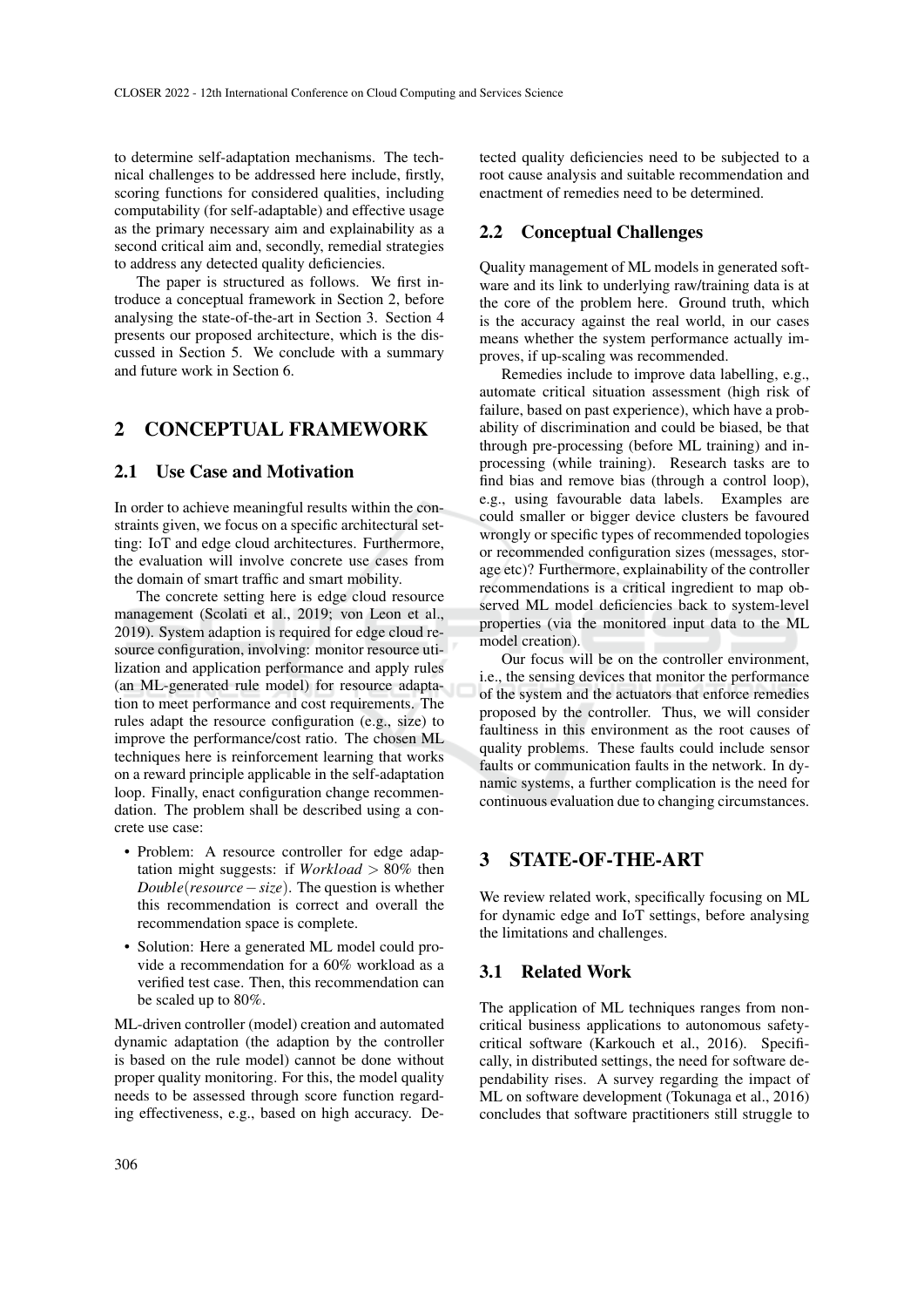operationalize and standardize the software development practices of systems using ML. Instead of functional requirements that are often the focus in non-ML software, quantitative non-functional factors such as accuracy form central requirements for businesscritical or safety-critical ML systems, which are in some business-critical or safety-critical domains of great importance.

It is noted that these systems are highly coupled. For instance, the performance of models is dependent on the quality of data processing. Poor data processing could prevent an effective ML model construction. In ML systems, "too low" and "too high" scores for performance measures as testing results both indicate defects. Not always is pre-construction validation [29] possible; thus, we aim here at an a-posteriori analysis to remedy problems.

The quality of raw data, the machine learning process perspective and the machine learning model quality are key building blocks in the construction process. Raw or source data quality has been investigated (Mohammedameen et al., 2019), resulting in quality frameworks that our earlier selection of quality attributes is based on. In (Mohammedameen et al., 2019)[23], data quality problems where classified into two groups of context-independent and context-dependent from the data and user perspective. In (De Hoog et al., 2019), a new architecture based on Blockchain technology was proposed to improve data quality and false data detection. In (Sridhar et al., 2018), a prototype of a distributed architecture for IoT was also presented, providing supporting algorithms for the assessment of data quality and security.

The ML process perspective is discussed in (Amershi et al., 2019). A machine learning workflow with nine stages is presented in which the early stages are data oriented. Usually the workflows connected to machine learning are non-linear and often contain feedback loops to previous stages in order to remedy quality concerns. If the system contains multiple, interconnected ML components, quality becomes even more critical. Investigating a broader loop from the final ML function construction stages to the initial data and ML training configuration stages has not been comprehensively attempted yet.

Another aspect is the machine learning model layer. Different supervised learning approaches were used. Specific quality metrics apply to ML techniques. The area under the receiver operating characteristic curve (AUC) is an example of quality for classification models. In (Sicari et al., 2016), a solution for model governance in production machine learning can build on provenance information to trace the origin of an ML prediction solution in order to iden-

tify the root cause of an observed problem symptom. Also the quality of data in ML has been investigated. An application use case was presented, but without a systematic coverage of quality aspects. Data quality as the root cause is important in many ML-supported applications. In (Deja, 2019), the authors investigate high-energy physics experiments. The work presented in (Deja, 2019) serves as an IoT setting. Some works highlight the need for a systematic, automated approach to achieve higher accuracy to remedy training problems arising from manual data labelling (Sheng et al., 2008). Here, ML techniques such as isolation forests as classification techniques or autoencoders as neural networks are looked at.

While most previous work looked for root causes of quality deficiencies in the ML construction, the IoT and edge cloud environment also needs to be considered as a consequence of the uncertainty of sensory data as a problem cause (Efron, 2020). Thus data quality needs a more prominent role in the construction process. (Efron, 2020) covers IoT root causes in the analysis, but not training/ML data problems.

### 3.2 Analysis and Challenges

Our task is to condense the different individual quality concerns into an integrated quality model that takes on board lessons learned from (De Hoog et al., 2019; Ehrlinger et al., 2019; Fang et al., 2016), but provides a closed feedback loop. We apply our proposed architecture to resource management and orchestration in edge clouds (Hong and Varghese, 2019), where controllers manage systems self-adaptively. Here, the compute, storage or network resources can be configured dynamically through a self-adaptation mechanism. Network configurations as one of the platform concerns have been investigated by a number of authors (Mantri et al., 2013; Tokunaga et al., 2016; Femminella and Reali, 2019). Another strategy is the dynamic allocation and management of tasks in distributed environments. Workload balancing has been a proposed solution (Zhao et al., 2019). Some authors have investigated specific applications such as streaming and other data-intensive contexts (Mohammedameen et al., 2019), where the interplay of communication, computation and storage needs to be coordinated. Equally, specific application domains such as vehicular networks have been looked at (Javed et al., 2020).

Our direction here is a specific type of architecture with layered and clustered edge clouds that are for instance suitable for automotive applications and networks. This requires a combination of horizontal and vertical orchestration techniques that have not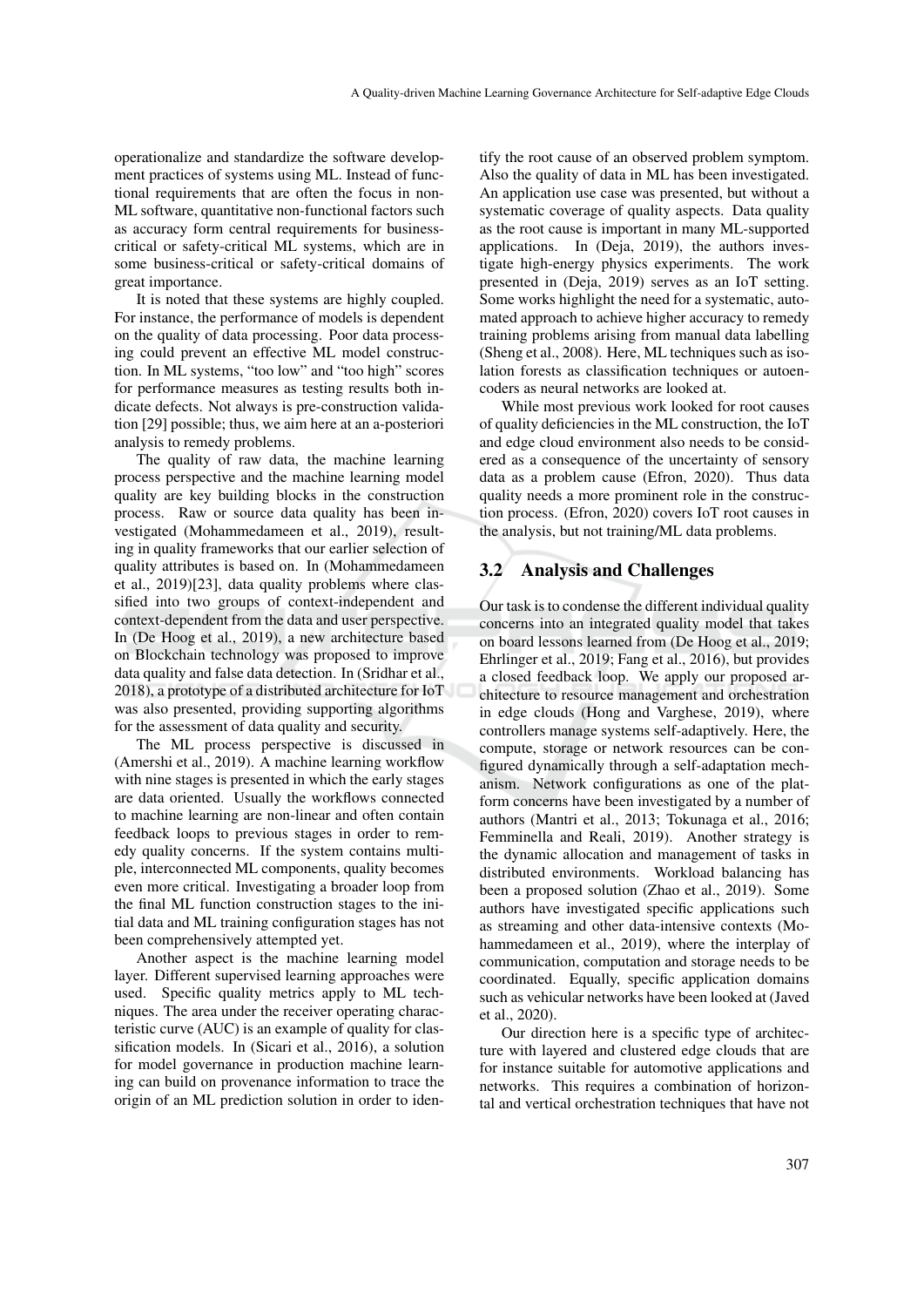been sufficiently explored for low-latency and high data volume applications.

Machine learning has been used in some of these advanced architectures (Wang et al., 2020). For instance, reinforcement learning (RL) is a promising solution. We also use reinforcement learning and build on our experience in QL and SARSA as two RL approaches that we used for resource management in central clouds and adapt this to edge architectures (Jamshidi et al., 2015; Arabnejad et al., 2017).

## 4 GOVERNANCE FRAMEWORK FOR ML EDGE MANAGEMENT

In the previous section, we already identified some concrete challenges and outlined the key architectural principles. This shall now be used to define a qualitydriven architectural governance framework for edge cloud resource management. At the core is a MLconstructed controller.

## 4.1 ML-generated Controllers and Scoring Functions

Controllers that are ML-generated create the challenge of assessing and maintaining quality in a largely automated process. Intelligent quality management embedded into a systematic engineering framework is needed. The controller solution for self-adaptive system is build on reinforcement learning (RL) techniques that we have already successfully used for centralised cloud architectures (Jamshidi et al., 2015; Arabnejad et al., 2017), here adapted to the distributed and constrained edge context. It aims to maximize the notion of a cumulative reward. RL does not assume knowledge of an exact mathematical model and is thus suitable where exact methods become infeasible due to resource constraints and dynamic changes.

The controller manages workload and performance as qualities of the system in question, but the controller needs to be assessed in terms of ML qualities. Non-functional properties and respective scoring functions are relevant here for the controller (rather than functional testing), but this requires targeted score functions for quality measurement of the controller: accuracy of the controller actions is here the central scoring function, i.e., how accurate are the analyses of the controller and the remedial actions taken. We need to define score functions that are immediately computable (e.g., via group cardinalities as a suggestion), rather than observing future behaviour, which cause often unacceptable time delays.

Adaptors and decision models at the core of controllers are suitable for ML-based creation. The outcome of the ML model is to implement an action, e.g., to adapt resources, divert traffic (IoT, roads), or to instruct machines. This should be a dynamic control loop, guided by defined quality goals. We use IoTtraffic use cases for the experimental validation.

#### 4.2.1 Reference Governance Architecture

Our technical objectives are organised as follows into two layers to be reflected in our architectural framework: We develop a controller for self-adaptive edge cloud systems based on reinforcement learning as the ML technique. We develop an intelligent quality monitoring and analysis framework aligned with the needs of ML-generated controller software for selfadaptive software. This architecture aims to support quality management for ML-based adaptors. Figure 1 builds on a MAPE-K loop (Monitoring, Analysing, Planning, Executing – based on Knowledge) in two layers. The upper loop is the focus, but needs to take into account lower layer behaviour.



Figure 1: System Architecture – a lower edge controller loop and an upper ML quality management loop.

### 4.2.2 ML Controller and Quality Management

Important questions concern the full automation of the upper loop. The full automation is, however, not the objective here in this investigation. Nonetheless, this ultimate objective shall guide the work and shall aid its solution in the future. In concrete terms, the challenges are: Automate testing (M in MAPE), Automate the test evaluation (A in MAPE), Device a ML learning adjustment (P in MAPE). For this work, however, the upper loop is not meant be fully selfadaptive. Our objective here is to develop a core understanding that would allow full automation in the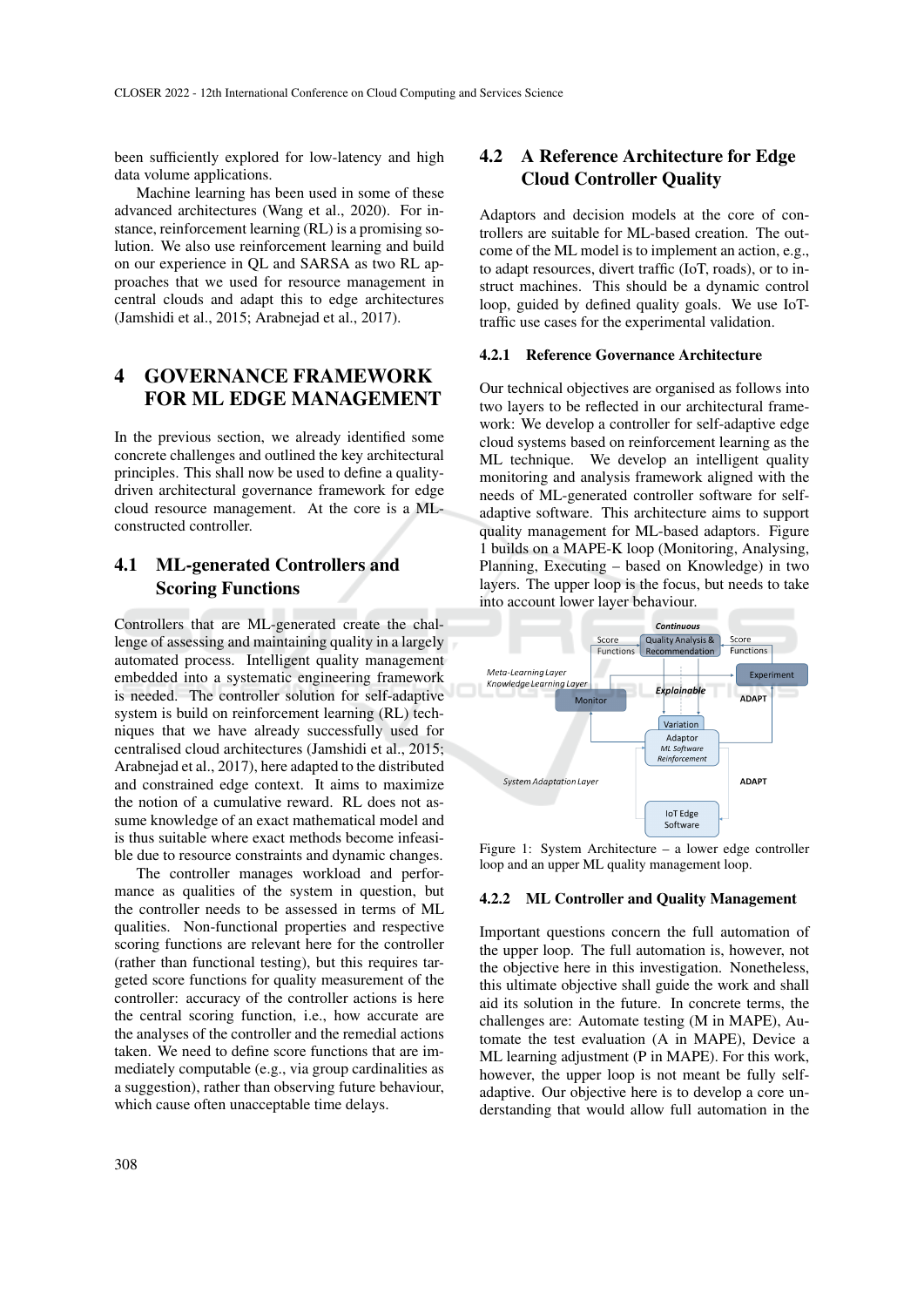future. Thus, the objective here is to investigate the validity of the governance architecture, i.e., to demonstrate that an automation is beneficial and feasible.

For the MAPE-K controller design, we deploy a MAPE-K architecture pattern for the adaption as a specific type of an ML model self-adaption regarding accuracy. The evaluation of the controller is based on testing by checking variations and their effect the users experience regarding some metrics. The metalayer upper MAPE-K loop is designed as follows:

- M: to consider are score functions for ML model quality, i.e., adaptor quality based on accuracy that is if possible linked back to application data quality, e.g., cloud resource utilization, application performance, with correctness and completeness as ML quality concerns.
- A: the analysis consisting of a root cause analysis for ML model quality problems and feeding into explainability concerns through partial dependency determination in order to identify what system factors can improve target quality most.
- P/E: To recommend and execute these recommendations, i.e., a rule update for the cloud adaptor with ML model creation configuration: training data size/ratio — linked to raw data correction (at least a recommendation).

This implements a meta-learning process that is not only learning to adapt the system, but learning to adapt the adaptor through a continuous testing/experimentation process that implements a knowledge learning layer. Continuous evaluation is, as in any self-adaptive system, a key component. The ultimate aim is to automate the model variation by MAPE-ing the ML model construction (meta-level optimization), e.g., labelling or test size/ratio.

## 5 EVALUATION

The target infrastructure is an IoT and edge cloud environment, where small devices (IoT) at the edge are linked to central cloud data centres.

Mobile edge use case: The key evaluation scenario is a video streaming application. The respective infrastructure will be fully developed as part of the EU H2020 project 5G-CARMEN that we are a partner of (Pomalo et al., 2020; Pomalo et al., 2020; Barzegar et al., 2020; Barzegar et al., 2021).

Lightweight edge devices and containers: We use a cluster of lightweight edge devices (specifically Raspberry Pi devices), deploying container-based applications on these.

Cloud and Edge Computing Lab (CECL): The CECL enables virtualization, cloud and edge computing experimentation. It consists of 3 HP DL380 gen10 servers (6 Virtual CPUs, 192GB RAM, 6 TB SSD) as central cloud/edge servers and 80 Raspberry Pi IV (BCM2711, Cortex-A72 quad-core (ARMv8) 64-bit SoC @ 1.5GHz, 4G RAM, 16G SD card) as lightweight edge devices.

Currently, a prototype is under development. A first controller version running on an RPi cluster is available (Gand et al., 2020).

### 5.1 Validation

We discuss the objectives, the setup of the validation experiments and report on our observations.

#### 5.1.1 Evaluation Objectives

Results of the controller implementation – presenting the evaluation of the lower layer of our architecture from Fig. 1 – have been presented in (Gand et al., 2020). Here we focus on results for the upper layer of Fig. 1. In general, the evaluation of a quality controller (the upper layer) needs to cover the following solution components and respective strategies to evaluate: Regarding the monitoring of the controller quality, we need to carry out anomaly detection in the CECL lab. Evaluation activities are to induce anomalies into the testbed based on realistic patterns and to measure the impact by determining the accuracy as the selected scoring function of induced fault patterns.

In this paper, the primary objective is to evaluate the usefulness of the reference governance architecture. While the lower layer is already well explored, whether the proposed upper layer quality controller is beneficial and feasible remains an open question. For this, we need to demonstrate that by monitoring the controller, the root cause of detected quality anomalies can be detected and remedial actions be proposed, following the MAPE-K loop: M: monitor accuracy (and also related precision and recall) of the ML model. A: analyse the anomalies in the controller quality over time. P: plan a response using a rule system for remedial actions. E: provide a concrete, actionable remedy recommendation.

#### 5.1.2 Experiments

In order to answer this research question, we conducted simulation experiments by inducing anomalies into two different input data sets: Data set 1 is a snapshot data of 72 rows counting volume of utilisation, 14 features that are largely independent. Data set 2 is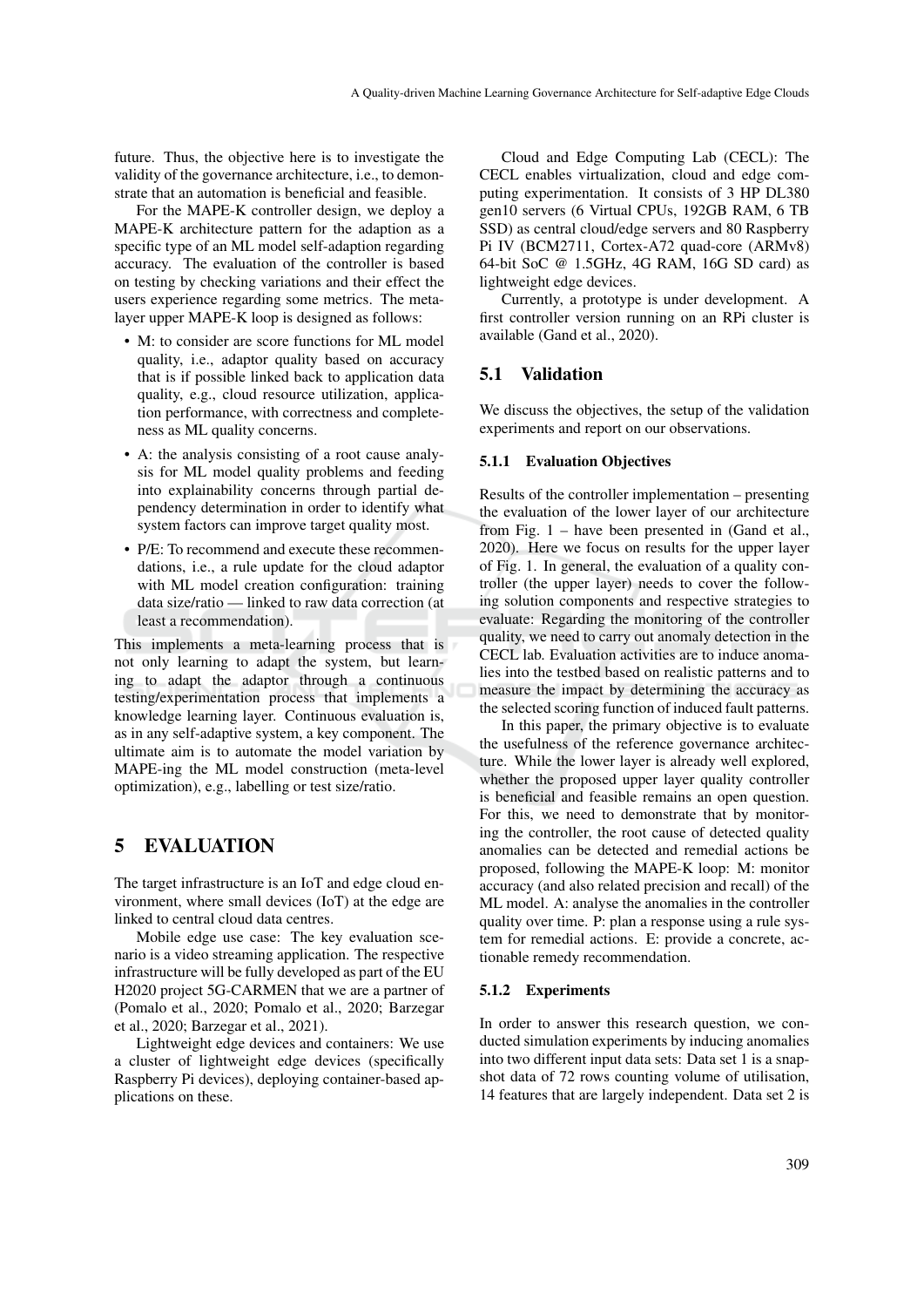a time series data of 197 rows collected at 49 data collection points on environmental data, 15 features that are partially interdependent. These were then analysed in terms of their impact of ML model accuracy (as well as precision and recall) and if a root cause and a respective remedy could be determined in order to complete the MAPE-loop described above. The use case will be the scenario already discussed: a smart traffic/mobility scenario.

The anomalies that we induced into the two data sets were:

- incompleteness: to simulate that monitors do not provide any data or that the connections between devices is down.
- incorrectness: to simulate that monitors provide incorrect data (because of faultiness of the monitors themselves or transmission faults).

The anomalies were systematically created, covering the following dimensions:

- extend or degree of incompleteness or incorrectness: We analysed different degrees of incompleteness and used incorrect data ranging from slightly out of normal ranges up to extreme and impossible values.
- variability of anomalies: the two types were both induced in a random ways as well as clustered on both data rows and features.

The example in Fig. 2 that shows blocks (clusters) of incorrect data for various features here using implausible negative values that could in an edge cloud setting indicate transmission or conversion errors.

These anomalies allow to map the anomaly types to systems faults, for instance. clustered incompleteness of rows can be associated with local network faults or time-clustered incorrectness can be associated with sensor faults. We created time series of anomalous model quality. These times series were then analysed with regard to possible change patterns regarding accuracy, precision and recall.

#### 5.1.3 Results

We observed accuracy, precision and recall for the ML-generated model. Fig. 3 shows an example of a specific test case for increasing incorrect sensor values. Overall, more than 50 individual settings were explored. These graphs were then compared in terms of gradient, function type, and other criteria. Some key observations from the analysis of the ML model accuracy, precision and recall graphs are as follows:

• *Incorrectness is more significant than incompleteness*. The incorrectness has a bigger effect on the accuracy than the incompleteness. A possible reason here is that in incompleteness the machine learning an ML tool may ignore missing data rows or features and not include these in the predictions and calculations. However, for incorrectness a tool is forced to use all values, be them correct or not. Thus, it cannot control or minimize the negative impact on accuracy.

• *Rows in a data set are more significant than features*. Missing or invalid rows have a stronger impact on the accuracy than missing or invalid features in the data set tables. Here a number of are possible. A probable one is the fact that dealing with a complete missing or invalid row is more difficult than dealing with some missing or invalid features. Resolving the reduction of accuracy is consequently more difficult with missing/invalid rows than with missing/invalid features, resp.

These observations represent identifiable change patterns, e.g., increasing incorrectness having a more significant (negative) impact on accuracy). As already mentioned, these changes can then be associated to root causes, e.g.,

- significant accuracy changes point to incorrectness cause most likely by sensor faults,
- faultiness of individual sensors has less impact then communication faults.

Using this kind of rule system, useful recommendations for remedial actions such as checking or replacing faulty sensors can be given. Thus, the experiments demonstrate that a quality controller is feasible and the reference architecture is valid.

## 6 CONCLUSIONS

Although our focus here is on edge cloud controllers as a typical example where automation is necessary and beneficial, the problem of quality control for MLgenerated software is a broader one. Controllers can be effectively generated using machine learning from past monitoring and reaction data collected during dynamic resource management. While the benefits of automation and dynamic adaptation of application systems is clear, more work needs to be done on ongoing quality management for the ML-generated controllers themselves, using a meta-level feedback loop on top of the application management one. Managing AI (or more specifically ML) quality is a concern of AI governance and AI engineering that put more emphasis on understanding the AI systems in question and making quality management a more systematic engineering approach, respectively.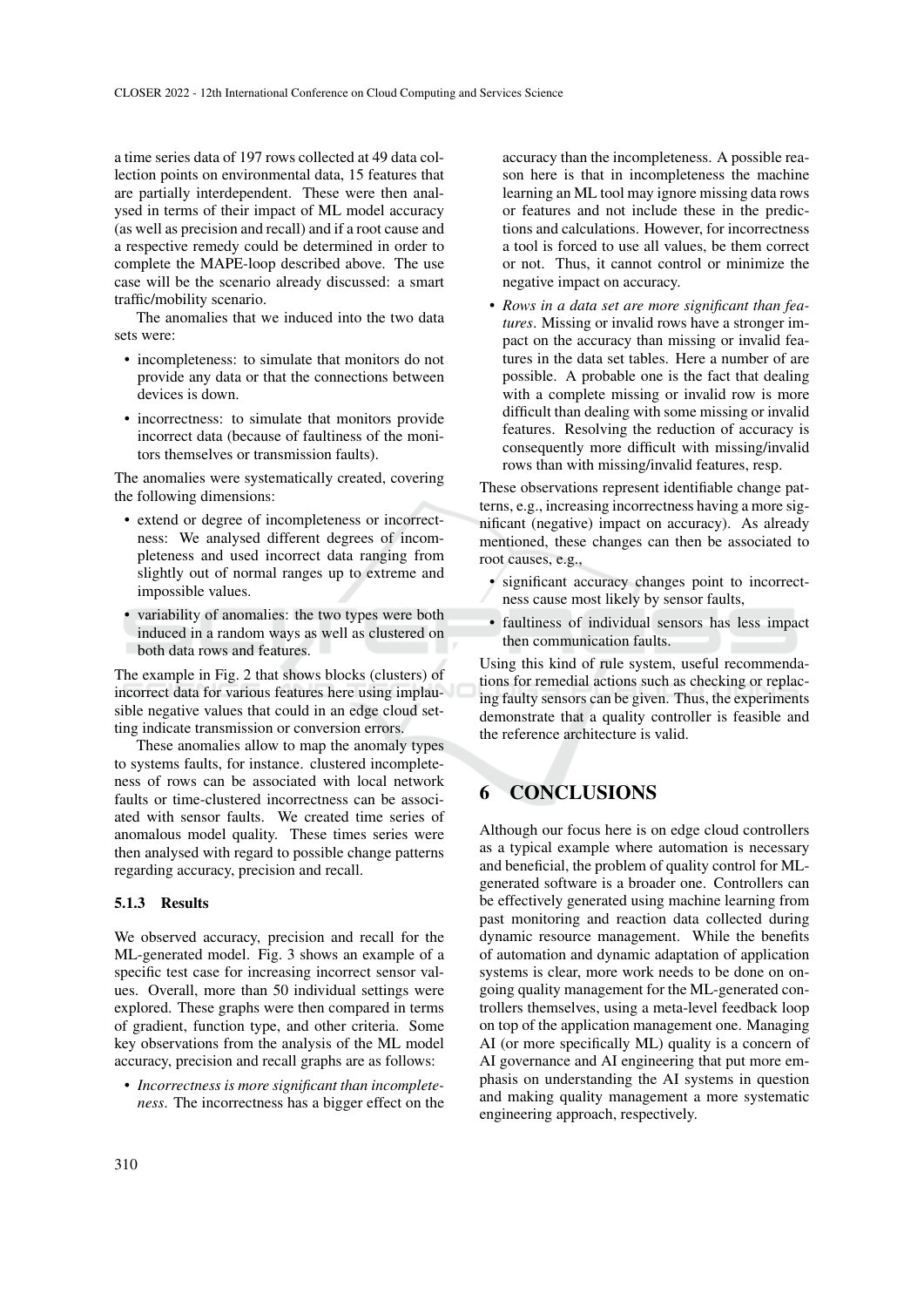| 00000001 | 478     | 8064  | 7103    | 960  | 411     | 6013  | 127     | 552  | 247     | 257     | 122            | 291 | 43      |
|----------|---------|-------|---------|------|---------|-------|---------|------|---------|---------|----------------|-----|---------|
| 00000002 | 1483    | 13542 | 12163   | 1379 | 375     | 10420 | 113     | 1255 | 469     | 344     | 140            | 416 | 9       |
| 00000003 | 1325    | 21885 | 20537   | 1349 | 776     | 18483 | 139     | 1140 | 528     | 358     | 123            | 309 | 30      |
| 00000004 | 1236    | 19028 | 17689   | 1339 | 495     | 14872 | 157     | 2165 | 467     | 337     | 132            | 364 | 39      |
| 00000005 | 1100    | 8608  | 7850    | 707  | 226     | 6961  | 104     | 560  | 272     | 166     | 67             | 112 | 90      |
| 00000006 | 1435    | 14315 | 13572   | 737  | 322     | 12730 | $-1000$ | 504  | 243     | 270     | 86             | 56  | 83      |
| 00000007 | 1407    | 15473 | 14714   | 758  | 764     | 12883 | $-1000$ | 973  | 332     | 164     | 37             | 81  | 144     |
| 00000008 | 1391    | 5652  | 5241    | 411  | 335     | 4352  | $-1000$ | 504  | 193     | 115     | 18             | 49  | $-1000$ |
| 00000009 | 924     | 7410  | 7144    | 266  | 390     | 6195  | $-1000$ | 516  | 133     | 59      | 9              | 14  | $-1000$ |
| 00000010 | 1373    | 5383  | 5129    | 254  | 425     | 4007  | $-1000$ | 654  | 176     | 35      | 10             | 27  | $-1000$ |
| 00000011 | 1114    | 11363 | 10573   | 790  | 461     | 9188  | $-1000$ | 694  | 281     | 174     | 101            | 199 | 35      |
| 00000012 | 1234    | 12913 | 12017   | 896  | 445     | 10472 | $-1000$ | 883  | 299     | 189     | 105            | 268 | 35      |
| 00000013 | 1434    | 17050 | 15870   | 1180 | 540     | 13495 | 225     | 1609 | 397     | 260     | 151            | 332 | 39      |
| 00000014 | 1299    | 18066 | 16997   | 1069 | 616     | 15206 | 240     | 936  | 379     | 197     | 104            | 290 | 99      |
| 00000015 | 1289    | 2332  | $-1000$ | 148  | 229     | 1829  | 29      | 98   | 47      | 20      | 42             | 23  | 16      |
| 00000016 | 206     | 8049  | $-1000$ | 322  | 546     | 6925  | 28      | 222  | 123     | 71      | 32             | 31  | 65      |
| 00000017 | 1005    | 30167 | $-1000$ | 1798 | 692     | 25441 | 225     | 1883 | 531     | 374     | 183            | 531 | 180     |
| 00000018 | 1233    | 5765  | $-1000$ | 404  | 459     | 4387  | 140     | 376  | $-1000$ | 43      | 37             | 181 | 64      |
| 00000019 | 1204    | 3500  | $-1000$ | 139  | 364     | 2819  | 40      | 138  | $-1000$ | 35      | $\overline{7}$ | 15  | 27      |
| 00000020 | 1247    | 20786 | $-1000$ | 571  | 536     | 19193 | 10      | 454  | $-1000$ | 113     | 51             | 20  | 61      |
| 00000021 | 1276    | 1937  | 1906    | 30   | 322     | 1540  | 12      | 33   | $-1000$ |         | 0              | 1   |         |
| 00000022 | 863     | 12621 | 12077   | 544  | 574     | 11134 | 108     | 260  | 232     | 77      | 21             | 25  | 189     |
| 00000023 | 1164    | 6476  | 6089    | 387  | 339     | 5243  | 44      | 464  | 166     | $-1000$ | 18             | 34  | 73      |
| 00000024 | 1326    | 14105 | 13173   | 933  | 438     | 11968 | 115     | 651  | 401     | $-1000$ | 44             | 158 | 93      |
| 00000025 | 1262    | 1735  | 1646    | 89   | 310     | 1214  | 10      | 112  | 64      | $-1000$ | $\mathbf{1}$   | 3   | 5       |
| 00000026 | 963     | 7469  | 6981    | 482  | 240     | 6301  | 59      | 380  | 175     | 119     | 44             | 62  | 82      |
| 00000027 | 870     | 9912  | 9431    | 481  | $-1000$ | 8466  | 64      | 670  | 214     | 124     | 44             | 44  | 55      |
| 00000028 | 1298    | 18865 | 17232   | 1633 | $-1000$ | 15254 | 207     | 1418 | 532     | 354     | 181            | 467 | 100     |
| COOOOO   | $-1000$ | 20359 | 19551   | 1808 | 333     | 16700 | 221     | 1296 | 620     | A2Q     | 163            | 138 | 158     |

Figure 2: Sample anomaly-induced data set: clustered blocks of invalid features (implausible values).





For our edge cloud setting, we have proposed a reference governance architecture here that embodies the two feedback loops in a layered setting. A common problem that applies here is that the quality of the controller is observable to users, but the root causes that might negatively impact on that quality are not under the control of the user or are not easily visible.

Based on experiments in a simulated setting, we have demonstrated that the proposed governance architecture is feasible, i.e., the controller quality can be monitored and an analysis of usually hidden root causes of root causes is possible, also allowing beneficial remedial actions to be proposed.

This paper reports on the first stage of the overall ambition, i.e., the validity of the reference model was demonstrated through experiments. In a second stage as part of the future work, we aim to fully implemented the layered feedback loop and validate the initial results with concrete implementations and real anomalous data from that system. Nonetheless, since the simulated experiments conducted here are based

on induced anomalies that cover all common fault and anomaly situations in this architectural setting, we can be confident about the validity of our results.

# **REFERENCES**

- Amershi, S., Begel, A., Bird, C., DeLine, R., Gall, H., Kamar, E., Nagappan, N., Nushi, B., and Zimmermann, T. (2019). Software engineering for machine learning: A case study. In *Intl Conf on Software Engineering - Software Engineering in Practice track*. IEEE.
- Arabnejad, H., Pahl, C., Jamshidi, P., and Estrada, G. (2017). A comparison of reinforcement learning techniques for fuzzy cloud auto-scaling. In *International Symposium on Cluster, Cloud and Grid Computing, CCGRID 2017*. IEEE Computer Society / ACM.
- Azimi, S. and Pahl, C. (2020a). A layered quality framework in machine learning driven data and information models. In *22nd International Conference on Enterprise Information Systems*.
- Azimi, S. and Pahl, C. (2020b). Particle swarm optimization for performance management in multi-cluster iot edge architectures. In *International Conference on Cloud Computing and Services Science CLOSER*.
- Azimi, S. and Pahl, C. (2021). The effect of iot data completeness and correctness on explainable machine learning models. In *Database and Expert Systems Applications*. Springer.
- Barzegar, H. R., Ioini, N. E., Le, V. T., and Pahl, C. (2021). 5g-carmen: Service continuity in 5g-enabled edge clouds. In *Advances in Service-Oriented and Cloud Computing*. Springer.
- Barzegar, H. R., Le, V. T., Ioini, N. E., and Pahl, C. (2020). Service continuity for ccam platform in 5g-carmen. In *2020 International Wireless Communications and Mobile Computing (IWCMC)*, pages 1764–1769.